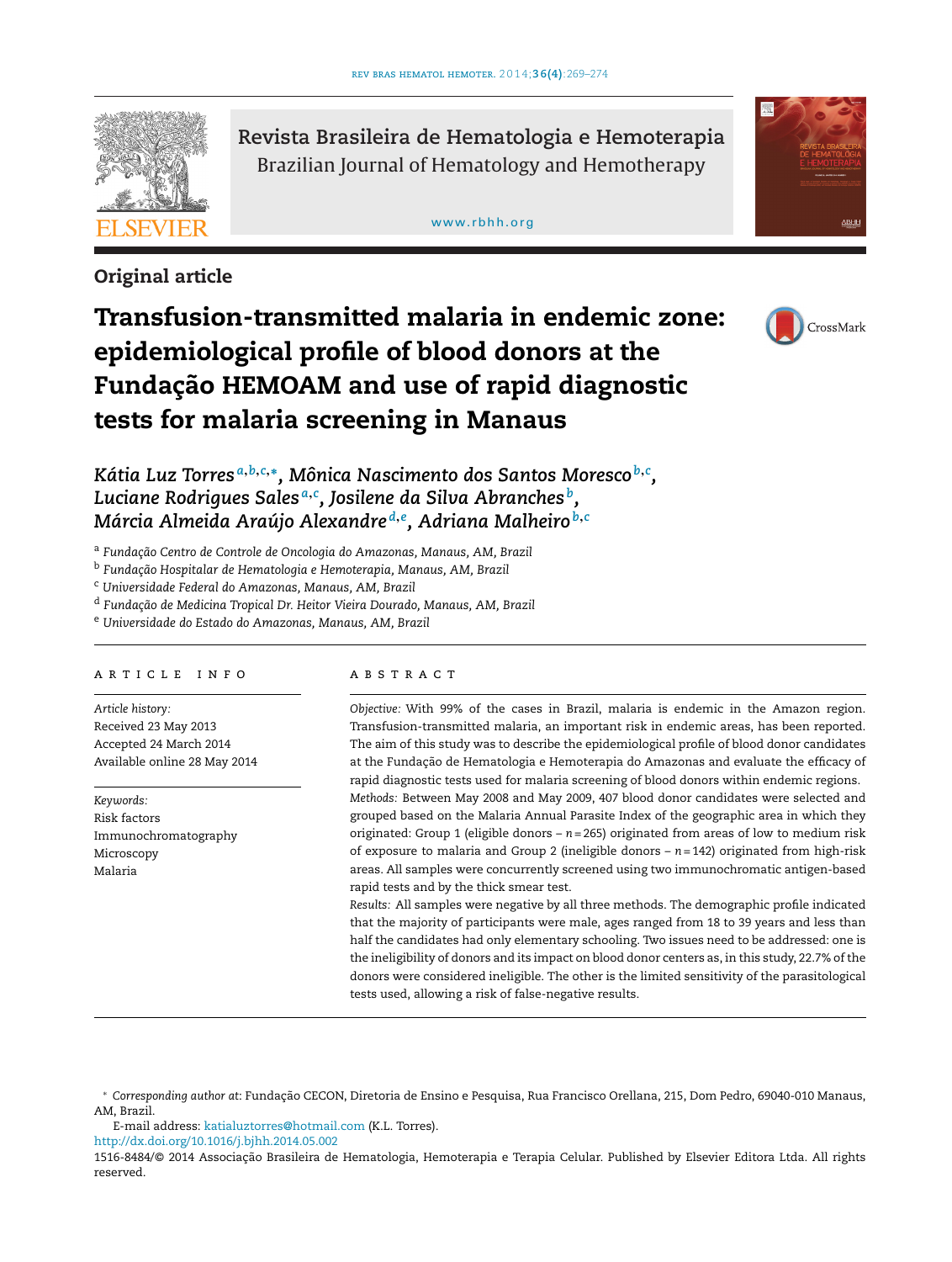*Conclusion:* New methods are needed to ensure transfusion safety without rejecting potential donors, which would ensure safe transfusion without harming the blood supply.

© 2014 Associação Brasileira de Hematologia, Hemoterapia e Terapia Celular. Published by Elsevier Editora Ltda. All rights reserved.

# **Introduction**

Malaria is an acute infectious febrile disease caused by protozoan parasites from the genus *Plasmodium*. [1](#page-4-0) Malaria remains a significant public health problem around the world, resulting in more than one million deaths per year. $2,3$  In Brazil, the infection is primarily caused by *Plasmodium vivax* and *Plasmodium falciparum*; *Plasmodium malariae* transmission also occurs but it is the least frequently diagnosed. $1,2$  The Amazon region is the country's endemic area accounting for 99% of the cases diagnosed annually.[4](#page-4-0) Within the Brazilian Amazon Region, the distribution of cases is heterogeneous with risk of disease transmission being based on the Annual Parasite Index (API), calculated as the number of cases per 1000 inhabitants. High risk transmission areas are those with an API ≥50 cases/1000 inhabitants, medium risk transmission areas have between 10 and 49 cases/1000 inhabitants and low risk transmission areas are those with an API < 10 cases/1000 inhabitants.[4](#page-4-0)

Natural transmission occurs by the bite of an infected *Anopheles* sp[.5](#page-4-0) According to the Brazilian Ministry of Health there are also possibilities of neonatal infection and accidents with contaminated needles. Furthermore, transfusion-related transmission is an important risk factor in endemic areas.<sup>[6](#page-4-0)</sup> Cases of malaria caused by blood transfusion can occur when the donor has asymptomatic malaria or during the incubation period when the disease is not diagnosed by clinical and epidemiological screening.[7](#page-5-0)

Post-transfusion malaria represents a challenge to hematology and hemotherapy centers located in the Amazon Region as, according to Brazilian regulations, donors originating from endemic areas are classified as high risk for malaria transmission and must be excluded. However, donors from areas classified as medium to low risk of transmission are allowed to donate blood, as long as parasitological tests have been performed. $8,9$  The thick blood smear is considered the gold standard to diagnose malaria; the test is based on microscopic observation of the parasite. However, this method is limited by its sensitivity and the need of well trained technicians and specialized materials. $10$  Even though the thick smear is the most utilized method to diagnose malaria, it cannot be performed as a high throughput test due to the impact on the flow of patient screening in hematology and hemotherapy centers that need to process many patients per day; it is thus unviable in endemic areas.<sup>[10](#page-5-0)</sup>

The need to speed-up the screening and diagnostic processes has resulted in the development of new technologies to diagnose malaria including the immunochromatic antigenbased rapid tests, or simply rapid tests. These tests are based on the detection of monoclonal or polyclonal antibodies targeting specific *Plasmodium* antigens on a nitrocellulose strip[.11](#page-5-0)

Previous studies have demonstrated that these tests usually present low sensitivity when patients are asymptomatic and with low parasite levels, posing a risk if administered in blood donor screening.<sup>[12](#page-5-0)</sup>

The control of malaria in endemic regions and transfusion safety are important aspects to be considered. The real incidence of transfusion-related malaria is unknown but can be a contributing factor in the maintenance of disease transmission, especially in areas where proper physical, epidemiological and laboratorial screenings are not performed effectively. Because of the need to evaluate the malaria screening process of blood donors, a study was conducted to define the profile of those seeking the HEMOAM Foundation and to evaluate the performance of immunochromatic antigen-based rapid tests as a diagnostic tool.

#### **Methods**

A cross-sectional descriptive study was performed in blood donors with a history of exposure to malaria and the performance of two immunochromatic antigen-based rapid tests were evaluated in respect to screening potential donors in HEMOAM. Convenience sampling was employed to include potential donors that during the clinical screening and interview presented a history of possible exposure to malaria. The study enrolled 407 blood donor candidates between May 2008 and May 2009. The individuals were divided in two groups according to their level of risk (eligible and ineligible to donate blood) based on the API established by the Fundação de Vigilância em Saúde do Amazonas (FVS-AM). Group 1 (eligible) consisted of potential donors originating from areas of low to medium risk of exposure and Group 2 (ineligible) comprised of potential donors originating from high-risk areas. Donor candidates that were ineligible due to reasons other than risk of malaria were not included in this study. During the screening process at HEMOAM, potential donor candidates were approached and invited to participate in the study. Upon acceptance, all signed informed consent forms. This research was approved by the Ethics Committee of HEMOAM (#154985).

Subsequently, a questionnaire was completed on the demographic (gender, age), socioeconomic (geographic origin and education level) and epidemiological (history of previous malaria infection, visits to areas with risk of malaria transmission and place of residence) aspects of participants.

Eligible donors were sent to the blood collection room where a 5mL whole blood sample was collected in a labeled Vacutainer® blood collection tube containing ethylenediaminetetraacetic acid (EDTA: BD, USA). Ineligible donors were taken to the clinical analysis laboratory to undergo blood collection using the same procedure. At the time of blood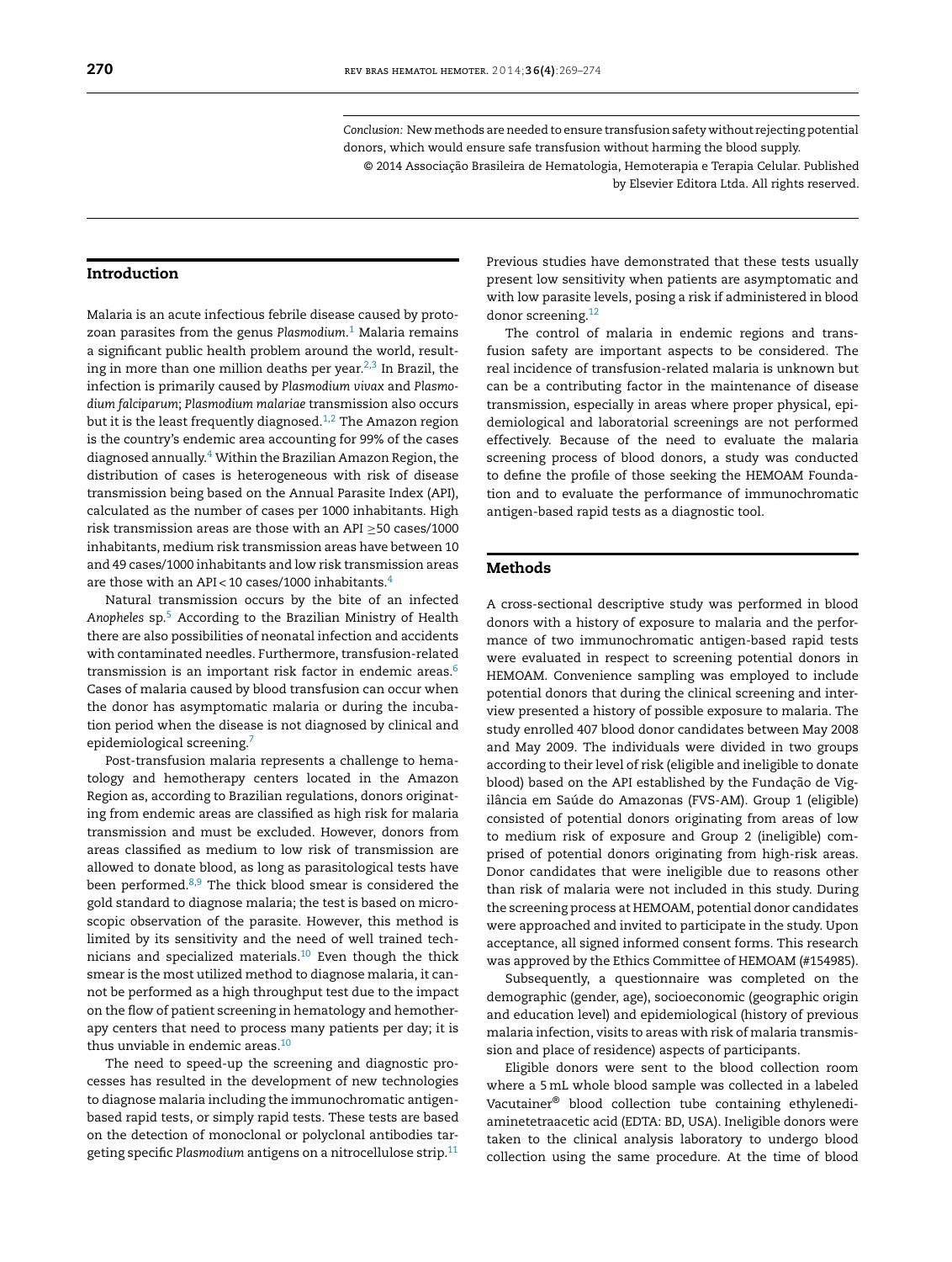collection, two thick smear slides were prepared using peripheral capillary blood collected from a finger prick according to World Health Organization (WHO) guidelines and evaluated by two experienced technicians from the District III Laboratory for Endemic Disease Control of FVS-AM. Additional malaria testing was performed using two immunochromatic antigen-based rapid tests: OptiMal® (DiaMed, Switzerland), a routine test at FHEMOAM, and *SD* Bioline Malaria Antigen® (Standard Diagnostics, INC, Korea). These tests detect the presence of *Plasmodium* lactate dehydrogenase (PLDH) using monoclonal and polyclonal antibodies, respectively. All essays were performed following the specifications of the manufacturers. Statistical analysis utilized the EpiInfo<sup>TM</sup> (version 3.5) computer program; the Pearson chi-square test was used to compare categorical data and Student's *t*-test was used to compare means. The level of significance was set at 5% (*p*value < 0.05).

#### **Results**

During the study period, 44,117 candidates went to HEMOAM to donate blood. After clinical and epidemiological screening, 33,317 were considered eligible for donation and 10,800 were considered ineligible for differing reasons. Of 667 eligible donors, 265 agreed to participate in the study (Group 1). Of the ineligible donors, 2455 (22.7%) were not allowed to donate because they originated from high-risk areas for malaria transmission based on the API, and 142 consented to participate in this study (Group 2). Thus a total of 407 individuals were enrolled.

All samples were evaluated using the two immunochromatic antigen-based rapid tests and the thick smear test; results were negative in all three tests. Profile analysis of the donor candidates by groups (Table 1) showed that the only significant difference between the two groups (*p*-value = 0.023) occurred when the residence within and around the Municipal of Manaus was considered; 68% (70/103) of candidates originating from the northern region of Manaus were in Group 1 and 32% (33/103) in Group 2. Table 1 also shows a prevalence of men, and candidates between the ages of 18 and 29 in both groups. Additionally, the majority of candidates had completed high school or college level education in both groups.

Candidates were also asked about their blood donation experience and travel history within and outside of Manaus ([Table 2\).](#page-3-0) When asked if they were donating blood for the first time, 155 out of 407 participants answered "yes"; with 59.3% (92/155) of the eligible and 40.7% (63/155) of the ineligible

| Table 1 - The sociodemographic profile of blood donor candidates according to the risk of exposure to malaria. |                             |                                |       |                         |  |  |  |
|----------------------------------------------------------------------------------------------------------------|-----------------------------|--------------------------------|-------|-------------------------|--|--|--|
|                                                                                                                | Group                       |                                | Total | $p$ -value <sup>a</sup> |  |  |  |
|                                                                                                                | I (eligible)<br>$(n = 265)$ | II (ineligible)<br>$(n = 142)$ |       |                         |  |  |  |
| Gender - $n$ (%)                                                                                               |                             |                                |       |                         |  |  |  |
| Male                                                                                                           | 207(66.1)                   | 106 (33.9)                     | 313   | 0.429                   |  |  |  |
| Female                                                                                                         | 58 (61.7)                   | 36(38.3)                       | 94    |                         |  |  |  |
| Age (years) - n (%)                                                                                            |                             |                                |       | 0.620 <sup>b</sup>      |  |  |  |
| $18 - 29$                                                                                                      | 123 (62.4)                  | 74 (37.6)                      | 197   |                         |  |  |  |
| $30 - 39$                                                                                                      | 81(72.3)                    | 31(27.7)                       | 112   |                         |  |  |  |
| $40 - 49$                                                                                                      | 43(63.2)                    | 25(36.8)                       | 68    |                         |  |  |  |
| $50 - 59$                                                                                                      | 15(60.0)                    | 10(4.0)                        | 25    |                         |  |  |  |
| 60 or more                                                                                                     | 5(100.0)                    |                                | 5     |                         |  |  |  |
| $Mean \pm SD$                                                                                                  | $31.6 \pm 10.2$             | $31.1 \pm 10.1$                |       |                         |  |  |  |
| Range                                                                                                          | $18 - 65$                   | $20 - 59$                      |       |                         |  |  |  |
| Schooling $- n$ (%)                                                                                            |                             |                                |       | $\mathbf{C}$            |  |  |  |
| Illiterate                                                                                                     | 1(100.0)                    |                                | 1     |                         |  |  |  |
| Basic education                                                                                                | 1(50.0)                     | 1(50.0)                        | 2     |                         |  |  |  |
| Junior School                                                                                                  | 36(56.2)                    | 28 (43.8)                      | 64    |                         |  |  |  |
| High School                                                                                                    | 157 (68.2)                  | 73 (31.8)                      | 230   |                         |  |  |  |
| College                                                                                                        | 72(65.4)                    | 38 (34.6)                      | 110   |                         |  |  |  |
| Origin - n (%) (geographic region)                                                                             |                             |                                |       | 0.023                   |  |  |  |
| North                                                                                                          | 70 (68.0)                   | 33 (32.0)                      | 103   |                         |  |  |  |
| East                                                                                                           | 27(51.9)                    | 25(48.1)                       | 52    |                         |  |  |  |
| West                                                                                                           | 54(77.1)                    | 16(22.9)                       | 70    |                         |  |  |  |
| Central-west                                                                                                   | 38(53.5)                    | 33(46.5)                       | 71    |                         |  |  |  |
| South                                                                                                          | 41(70.7)                    | 17(29.3)                       | 12    |                         |  |  |  |
| Central-South                                                                                                  | 32(68.1)                    | 15(31.9)                       | 47    |                         |  |  |  |
| Rural                                                                                                          | 3(50.0)                     | 3(50.0)                        | 6     |                         |  |  |  |

SD: standard deviation.

#: Grades 1-9 as established by the Brazilian Department of Education. &: High School as established by the Brazilian Department of Education.

<sup>a</sup> Pearson's Chi-square.

<sup>b</sup> Student's *t*-test for means.

<sup>c</sup> Unable to perform testing due to Chi-square restrictions (Vieira, 2004).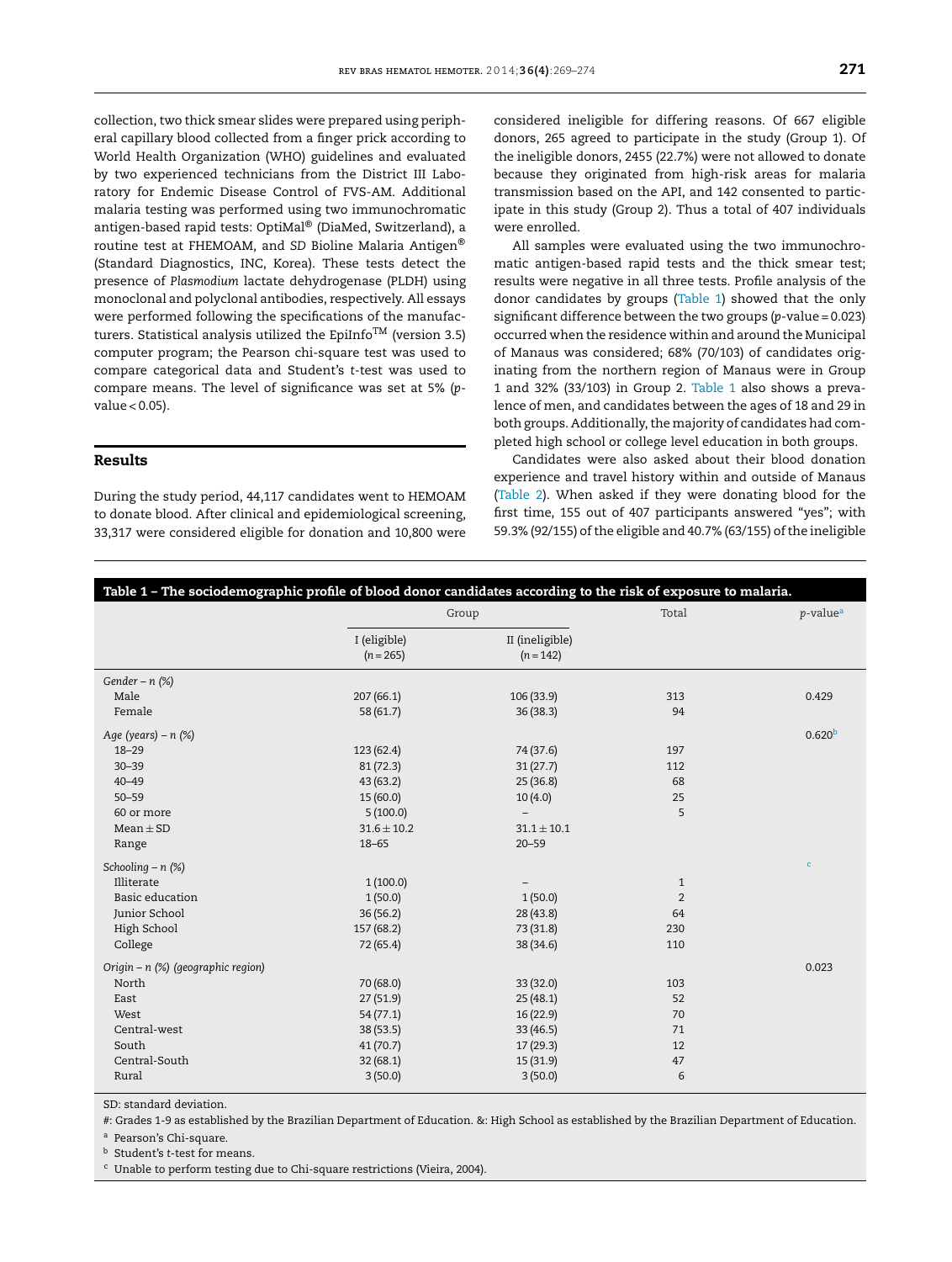**Table 2 – Clinical and epidemiological data of blood donor candidates in Group I (eligible) and Group II (ineligible).**

<span id="page-3-0"></span>

| Is this your first donation?                               | I (eligible)<br>$(n = 265)$<br>$n (\%)$ | II (ineligible)<br>$(n = 142)$<br>$n (\%)$ |     |                    |
|------------------------------------------------------------|-----------------------------------------|--------------------------------------------|-----|--------------------|
|                                                            |                                         |                                            |     |                    |
|                                                            | 92(59.4)                                | 63(40.6)                                   | 155 | 0.056              |
| Did you know about malaria transmission?                   | 228(67.5)                               | 110(32.5)                                  | 338 | 0.028              |
| Did you do any type of prophylaxis?                        | 117 (66.5)                              | 59(33.5)                                   | 176 | 0.613              |
| Are there cases of malaria where you live?                 | 52(56.5)                                | 40(43.5)                                   | 92  | 0.074              |
| Have you had fever in the last 30 days?                    | 5(50.0)                                 | 5(50.0)                                    | 10  | 0.243              |
| Have you had malaria before?                               | 55(63.2)                                | 32(36.8)                                   | 87  | 0.676              |
| Time of disease                                            |                                         |                                            |     | 0.603 <sup>b</sup> |
| Mean $\pm$ standard deviation                              | $86.7 \pm 111.7$                        | $98.3 \pm 71.4$                            |     |                    |
| Range                                                      | 12-480                                  | $24 - 240$                                 |     |                    |
| Have you traveled in the last 30 days?                     | 88 (40.2)                               | 131 (59.8)                                 | 219 | < 0.001            |
| Do you know if there are cases of malaria where you went?  | 45 (48.9)                               | 47(51.1)                                   | 92  | 0.092              |
| Did you visit any neighborhood different to here you live? | 44(66.7)                                | 22(33.3)                                   | 66  | 0.771              |
| Did you sleep in this neighborhood?                        | 10(52.6)                                | 9(47.4)                                    | 19  | 0.242              |
| Have you ever received a blood transfusion?                | 5(45.5)                                 | 6(54.5)                                    | 11  | 0.143              |

<sup>b</sup> Student's *t*-test for means

donors, there was a significant difference between the two groups (*p*-value = 0.056). reported by 87 of the 407 candidates, 63.2% (55/87) were from the eligible group and 36.8% (32/87) from the ineligible group (non-significant difference); however, all of the ineligible candidates reported traveling outside of Manaus within the 30 days preceding the interview (*p*value < 0.001).

# **Discussion**

Malaria is a reason for a continuous state of alert during blood donor screening, especially in endemic areas. Blood donation eligibility in Brazil takes into consideration the risk of exposure to malaria as measured by the API of the geographic region where blood donor candidates originate. In this study we evaluated a sample of potential blood donors, clinical and epidemiological data were collected and individuals were tested for malaria using two immunochromatic antigen-based rapid tests and the gold standard to diagnose malaria, the thick smear test. In this study there were no positive results for malaria among both eligible and ineligible candidates.

Even though the thick blood smear is the gold standard, it requires time and expertise, especially when the parasite blood levels are low. $^{11}$  $^{11}$  $^{11}$  Operational issues became an obstacle in the use of microscopy in the routine screening of potential donors in blood banks serving large populations and with a high throughput of samples. $10,11$  In 2010, Ali et al. in a study carried out in Pakistan, tested 1558 blood donors using microscopy to diagnose malaria, and found nine (0.577%) pos-itive tests.<sup>[13](#page-5-0)</sup> However, this is not a viable approach for medium and large donation centers.

The immunochromatic antigen-based rapid malaria tests have been developed because of the need of fast and accu-rate results.<sup>[10](#page-5-0)</sup> Some of these methods utilize monoclonal and polyclonal antibodies directed against the *P. falciparum* histidine-rich protein 2 (PfHRP-2) and against the *Plasmodium* lactate dehydrogenase (PLDH) of four *Plasmodium* species.<sup>11</sup> These are rapid and efficient tests but lack the ability to diagnose mixed infections and present limited sensitivity when parasite levels are low[.10](#page-5-0)

In 2007, Ratsimbasoa et al. compared the rapid tests, SD Malaria, OptiMAL and CareStart, against the thick blood smear in samples from an endemic area in Madagascar. The sensitivity for *P. falciparum* was 89.4%, 92.6% and 97%, respectively. All three tests were less sensitive in non-endemic areas for *P. falciparum* and when parasite levels were less than 500 parasites/ $\mu$ L of blood.<sup>14</sup> Contreras et al. emphasize that, despite uncommon, malaria cases resulting from transfusions are usually lethal, and, in endemic areas, transfusion-related malaria is indistinguishable from natural malaria infection. Individuals presenting asymptomatic infection by *Plasmodium* parasites represent a risk for transfusion-related transmission; these are usually cases with low parasite levels that are undetected in the screening process using less sensitive labo-ratory tests.<sup>[7,15](#page-5-0)</sup>

Many people refused to participate due to the inconvenience of having to collect blood to test for malaria; the finger prick is considered painful, and even though candidates voluntarily offered to donate blood, they were unwilling to participate in this study.

In this study, there was a prevalence of men in both groups, a characteristic observed in many blood banks in Brazil.<sup>13</sup> The mean age of candidates was 31 years, ranging from 18 to 65 in Group 1 and from 20 to 59 in Group 2; 48% were between 18 and 29, an age that many individuals participate in outdoor activities common to the Amazon region which increase the risk of exposure to the disease. These activities include mandatory military service which often entails staying inside the forest. Also, the younger Brazilian population is more open to new ideas and is becoming more active and involved in social programs such as blood donation.[13](#page-5-0)

Education is a deciding factor in enrolling and maintaining donors, as well as establishing the role of a citizen and a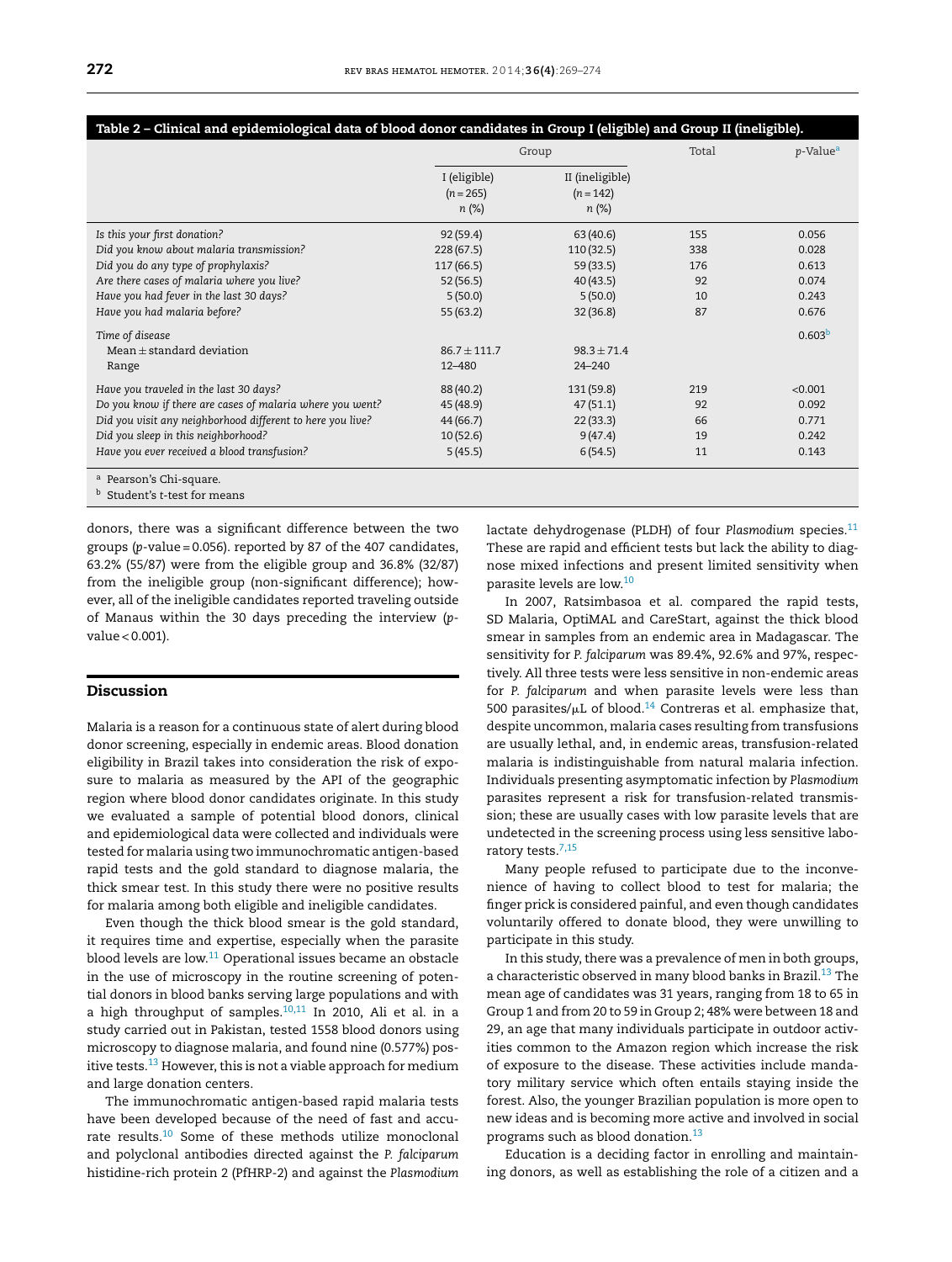<span id="page-4-0"></span>socially responsible individual. $16$  In this study 56.5% had high school diplomas [157/230 (68.2%) in Group 1 and 73/230 (31.8%) in Group 2] and another 27% had college education [72/110 (65.4%) in Group 1 and 38/110 (34.6%) in Group 2]. We speculate that this population has been exposed to a level of knowledge that breaks the taboos associated with blood donation often found in developing countries,  $23,24$  and we hope that as education improves in Brazil more people will volunteer to donate blood.

The incidence of malaria in the Amazon Region has seasonal fluctuations. In this region the temperature is stable, but the rainfall and humidity vary during the year and malaria transmission follows a pattern associated with the seasons[.16,17](#page-5-0) In our study, potential donors were selected throughout the year but no positive samples were detected, we understand that the small study size and convenience sampling may have influenced this result and only a larger, more structured study would help to find the real incidence of malaria infection within potential blood donors.

The current criteria of eligibility for blood donation based on the patient's origin and visits to a high-risk area have a negative impact on the supply of blood and blood related products. In the Unites States, the ineligibility of donors related to visiting malaria endemic areas has been questioned and it has been demonstrated that the screening criteria should be reassessed due to the impact on the blood supply.<sup>[18](#page-5-0)</sup>

Manaus is divided into six city zones; North, East, West, Central-west, South, Central-south and the rural area. In this study, there was a statistically significant difference in the geographic region of the houses of potential donors (*p*value < 0.001), with 68% (70/103) of eligible and 32% (33/103) of ineligible living in the North of the city. This data correlates with the origin of patients with malaria diagnosed and notified by the Foundation of Tropical Medicine from the Amazonas where the majority comes from West, East, North and Rural areas of Manaus, $19$  where there is a high concentration of population settlements and disorderly occupations of land.

We found that 56.5% (230/407) of the study participants visited high risk areas for the transmission of malaria within 30 days prior to volunteering to donate blood; 61.7% (142/230) of these were in Group 2; individuals who visit these areas cannot donate blood. We also discovered that three candidates had a history of malaria within 12 months of offering to donate blood and that five had fever within 30 days prior to their visit to donate blood. These individuals were considered fit to donate by routine screeners when they should have been considered ineligible. This demonstrates that the screening process is not error-proof, and even with a negative result in all three tests, this fact supports the need for a better, more rigorous screening process and also the need of tests sensitive enough to detect low parasite levels.

Many previous reports have emphasized the use of molecular techniques, especially DNA amplification using polymerase chain reaction (PCR), which has higher sensitivity than other methods, including the thick blood smear, the current gold standard. $20,21$  In 2006, Torres et al. diagnosed, using PCR, one patient with *P. vivax* DNA among 11 cases who presented symptoms for the disease but had negative parasite exams. Fugikaha et al. evaluated the frequency of blood donors infected with malaria in four blood banks in areas within the

Brazilian Amazon. Of the 400 donors submitted to nested-PCR evaluations, nine were positive for malaria, revealing high positivity, varying from 1 to 3%, for blood donors in the four centers<sup>22</sup>

# **Conclusion**

In this study, all samples tested using the rapid immunochromatic antigen-based malaria tests, OptiMal® and SD Bioline Malaria Antigen $^{\circledR}$  and the thick blood smear, the gold standard to diagnose malaria, were negative and so no significant difference in sensitivity or specificity was found.

The majority of the donor candidates were male, young adults, had either high school or college education and originated from the northern region of Manaus.

More research including the use of molecular biology techniques are needed to evaluate the risk of transfusion-related malaria transmission, with the ultimate goal of reviewing the guidelines of the screening process in hematology and hemotherapy services in endemic areas.

## **Conflicts of interest**

The authors declare no conflicts of interest.

## **Acknowledgements**

Financial support was provided by the Fundação de Amparo à Pesquisa do Estado do Amazonas (#PIPT 009/2007). The authors extend their special thanks to the technical collaborators Alcineide Pereira Vasconcelos, Ana Ruth Arcanjo, Edson da Fonseca Lira, Felicien Vasquez,Fernanda Braga, Shirley Araniva, Sthefanny Azevedo; to the Fundação de Vigilância em Saúde do Amazonas, to the Laboratório de Controle de doencas Infeciosas distrital III, to the Fundação Hospitalar de Hematologia e Hemoterapia do Amazonas; to SD Incorporation for the donation of the SD malaria® detection kits and to Dr. Patricia D. Santos-Ciminera, Adjunct Professor of Biology, Stevenson University, MD, USA for the critical review of this manuscript and assistance with translation to English.

# references

- 1. Lee KS, Divis PC, Zakaria SK, Matusop A, Julin RA, Conway DJ, et al. *Plasmodium knowlesi*: reservoir hosts and tracking the emergence in humans and macaques. PLoS Pathog. 2011;7:e1002015.
- 2. Sabbatani S, Fiorino S, Manfredi R. The emerging of the fifth malaria parasite (*Plasmodium knowlesi*). A public health concern? Braz J Infect Dis. 2010;14:299–309.
- 3. WHO. World Health Organization. World Malaria Report; 2010. Available from: [www.who.org.br](http://www.who.org.br/) [cited 2011 June 14].
- 4. Brasil, Ministério da Saúde. Secretaria de Vigilância em Saúde. Situação epidemiológica da malária no Brasil; 2008.
- 5. Brasil, Ministério da Saúde. Secretaria de Vigilância em Saúde. Manual de diagnóstico laboratorial da malária.Série A, Normas e Manuais técnicos. Brasília-DF; 2009.
- 6. Scuracchio P, Vieira SD, Dourado DA, Bueno LM, Colella R, Ramos-Sanchez EM, et al. Transfusion-transmitted malaria: